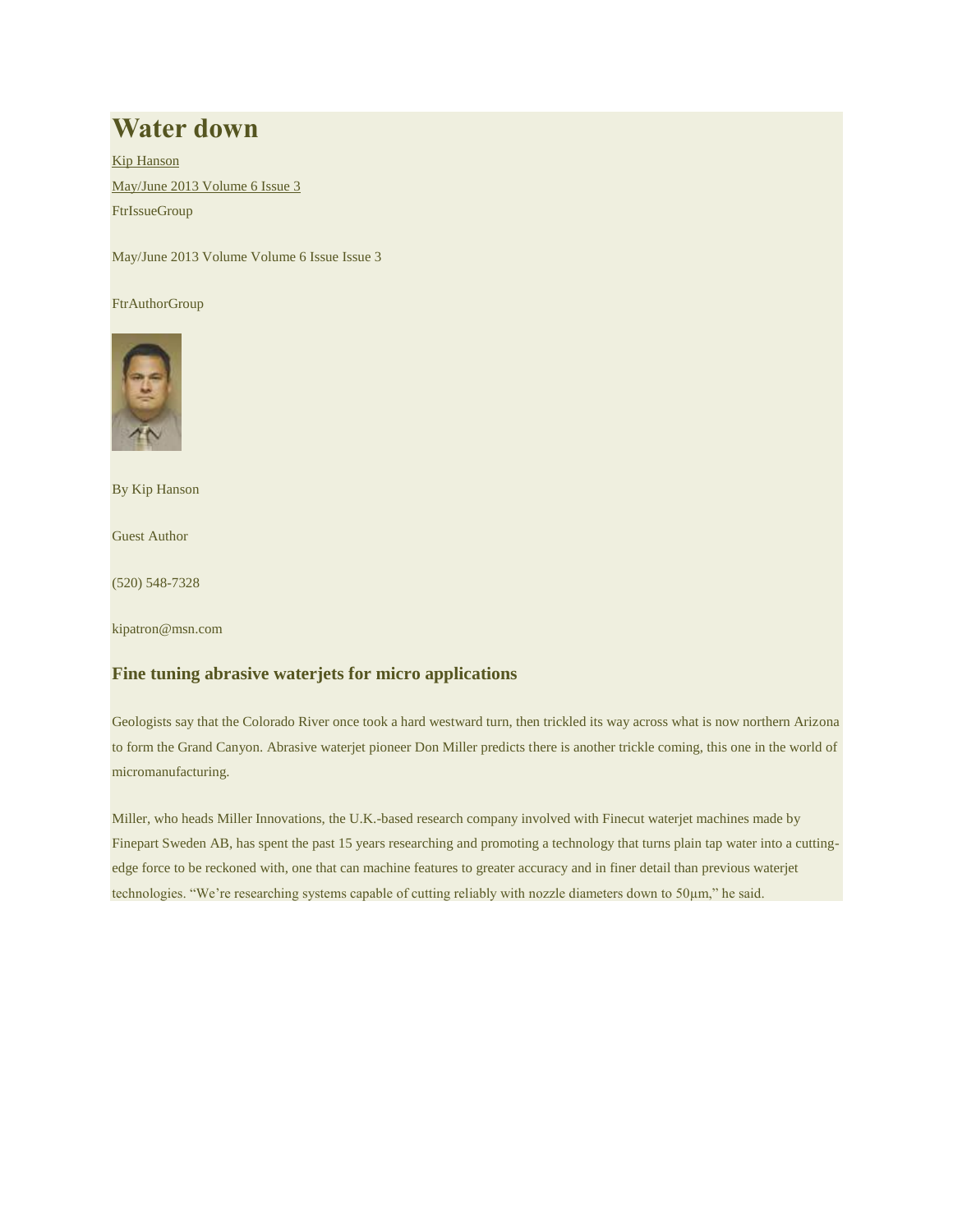

An abrasive waterjet nozzle. Image courtesy Omax.

That's mighty precise for equipment that works much like the power washer you use to hose down your Honda Civic on a warm day. Waterjet machines have been around for decades. They work by firing a guitar-string-wide stream of pressurized water that travels at the speed of a bullet, and are used to cut everything from frozen pizza to aluminum wing spars.

For anything tougher than a granola bar, that same waterjet receives an injection of ultrafine abrasive particles, which rip away the target material faster than Secretariat running in the Kentucky Derby. The result is a smooth, burr-free finish in titanium, Kevlar, rubber, plastic, wood … the list goes on. About the only materials an abrasive waterjet (AWJ) struggles with is diamond (too hard) and tempered glass (too brittle). For everything else, this manufacturing Goldilocks is just right.

### **Taking macro to micro**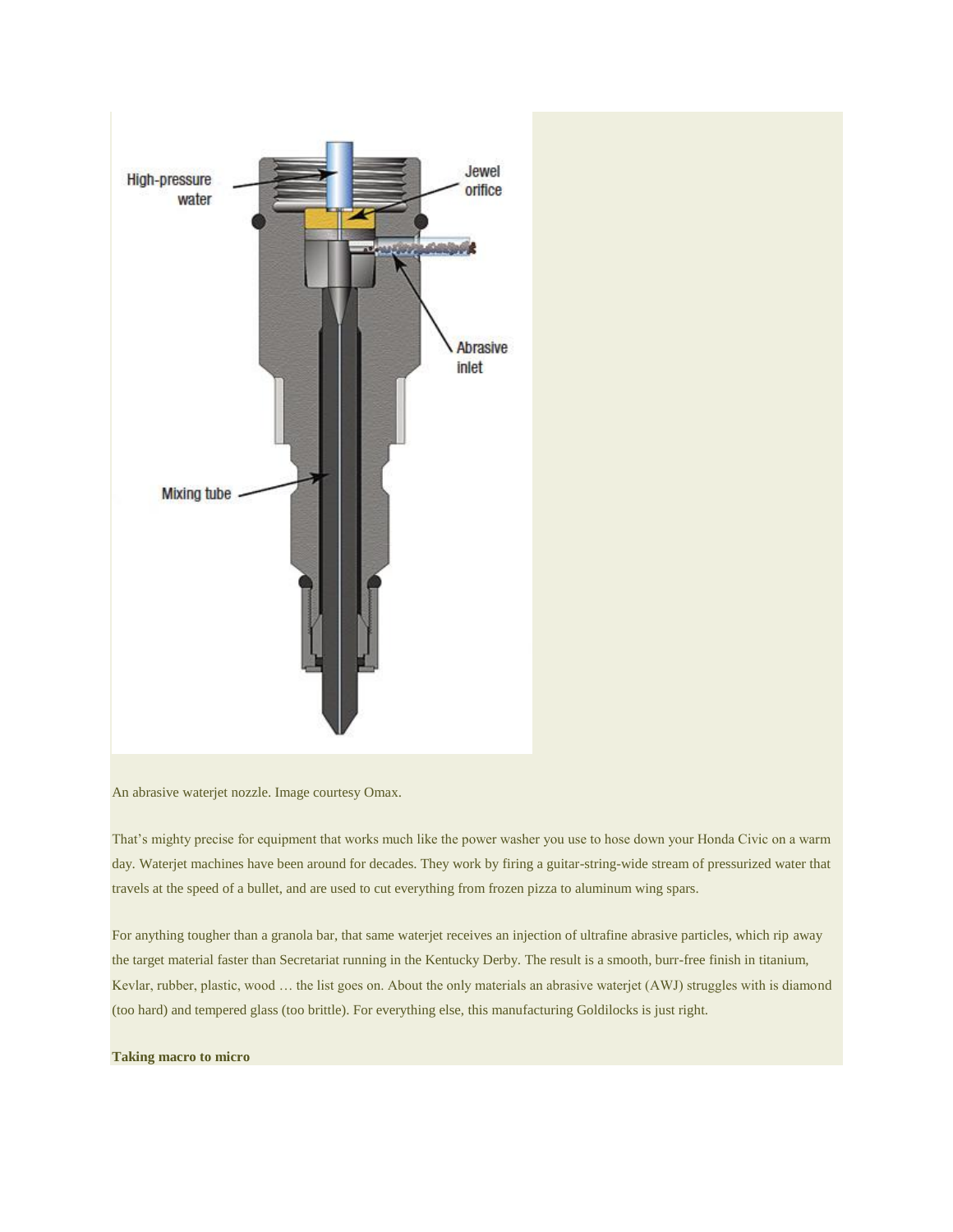With conventional chipmaking operations, going from macroscale to microscale typically means throwing the feeds-and-speeds playbook out the window. Yet Miller explained that, from an application perspective, there's little difference in the AWJ world between cutting material thick enough for a battleship hull or thin enough for a microprocessor.

"There is essentially no change in the cutting mechanism when going from macro to microAWJ machining," he said. "If the cutting jet diameter is reduced by a factor of 10, and the material thickness is also reduced by a factor of 10, cutting speeds remain roughly the same."

The one exception to that statement is the abrasive. As the jet gets smaller, more abrasive particles per second are used relative to the amount of machining performed, and the particles become larger relative to the width of the waterjet. For example, if you were to cut 6"-thick Inconel on an industrial AWJ, you might inject abrasive particles 100µm or larger into a jet 500µm in diameter. In this situation, Miller said, the abrasive particles flow as easily as sand through an old-fashioned egg timer.

However, cutting parts for a miniature dielectric resistor out of aluminum foil requires a jet much smaller than the "firehose" just described. While Miller might be able to deliver a 50µm-dia. nozzle for the AWJ application, the finest-grain abrasive commercially available is about half that size. This scenario would be like shooting rocks through a garden hose, and raises all kinds of issues with abrasives clumping together, compaction of the particle bed and air entrapment.

"The metering and feeding of fine powders is probably the most complex and challenging of all industrial flows, and is the primary roadblock to further development of microabrasive waterjet machining," Miller said. "Because of their struggles with particle-flow systems, experts in this area have developed a rich tool bag of experience, but for the foreseeable future, minimum cutting jet diameter will be limited to about 50µm."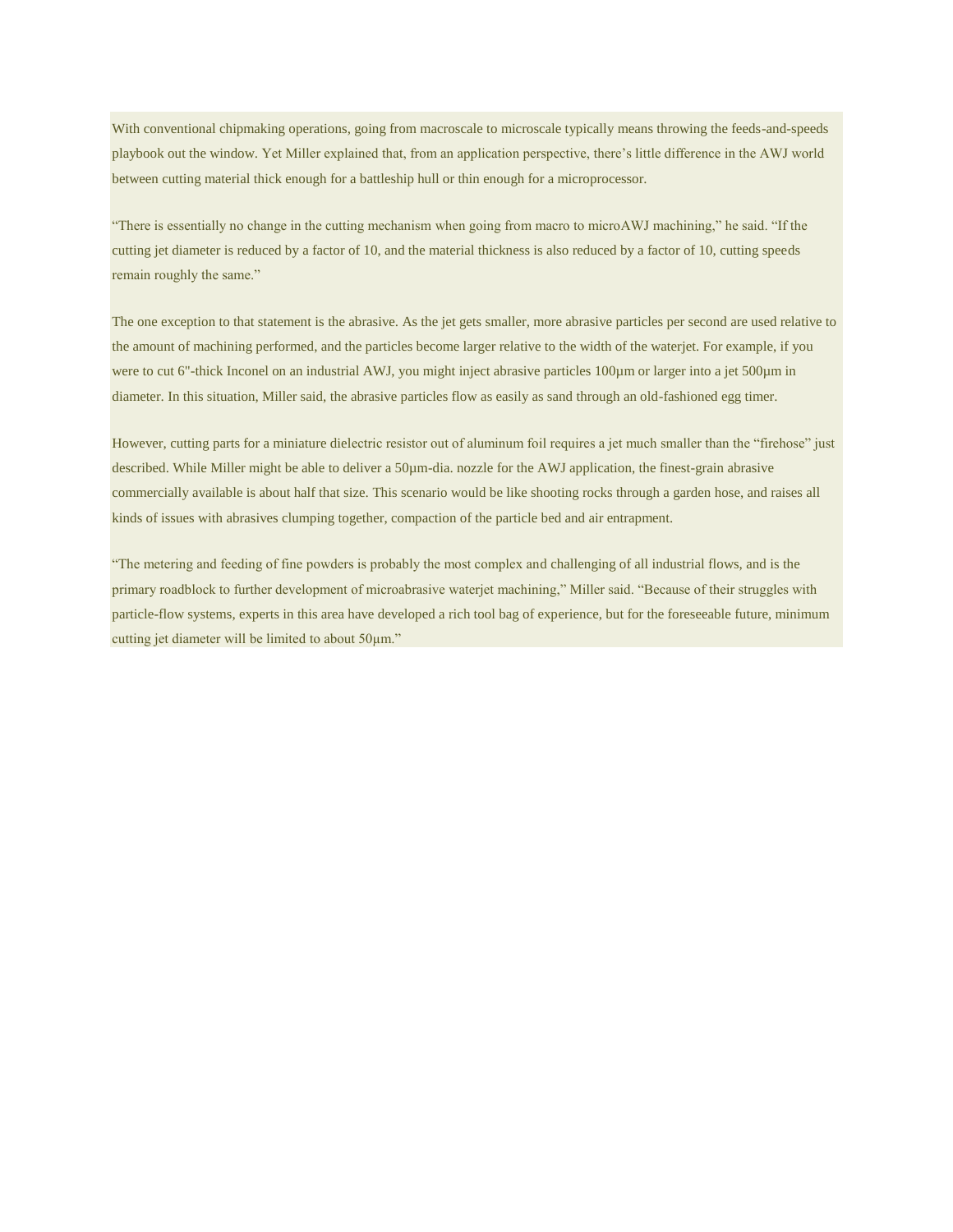

With features just 0.30mm wide, this medical part was less expensive to produce with microAWJ than competing technologies. Image courtesy Micro Waterjet.

While Miller and his water-loving peers continue their quest to go where no waterjet has gone before, commercially available microAWJs do a respectable job with 200µm-dia. nozzles. Christian Öjmertz, managing director of Finepart Sweden, based in Bollebygd, said it's important to get the word out to the manufacturing industry about microAWJ and what it can do today.

"Customers need to be aware of microAWJ's capabilities, as well as the part quality attainable with this process." That said, Öjmertz offered this advice: "There are a handful of microAWJ builders, and all claim the same level of accuracy and part precision. It's important to cut some test parts and determine the correct processes prior to investing in any machine tool."

Compared to micromachining processes such as lasing and EDMing, microAWJ cuts a wider range of materials and frequently delivers better results, according to Öjmertz. "We are not limited to electrically conductive materials, as is EDM, nor are we concerned with material flammability or reflectivity, as with laser processing," he said. "There is no heat accumulation with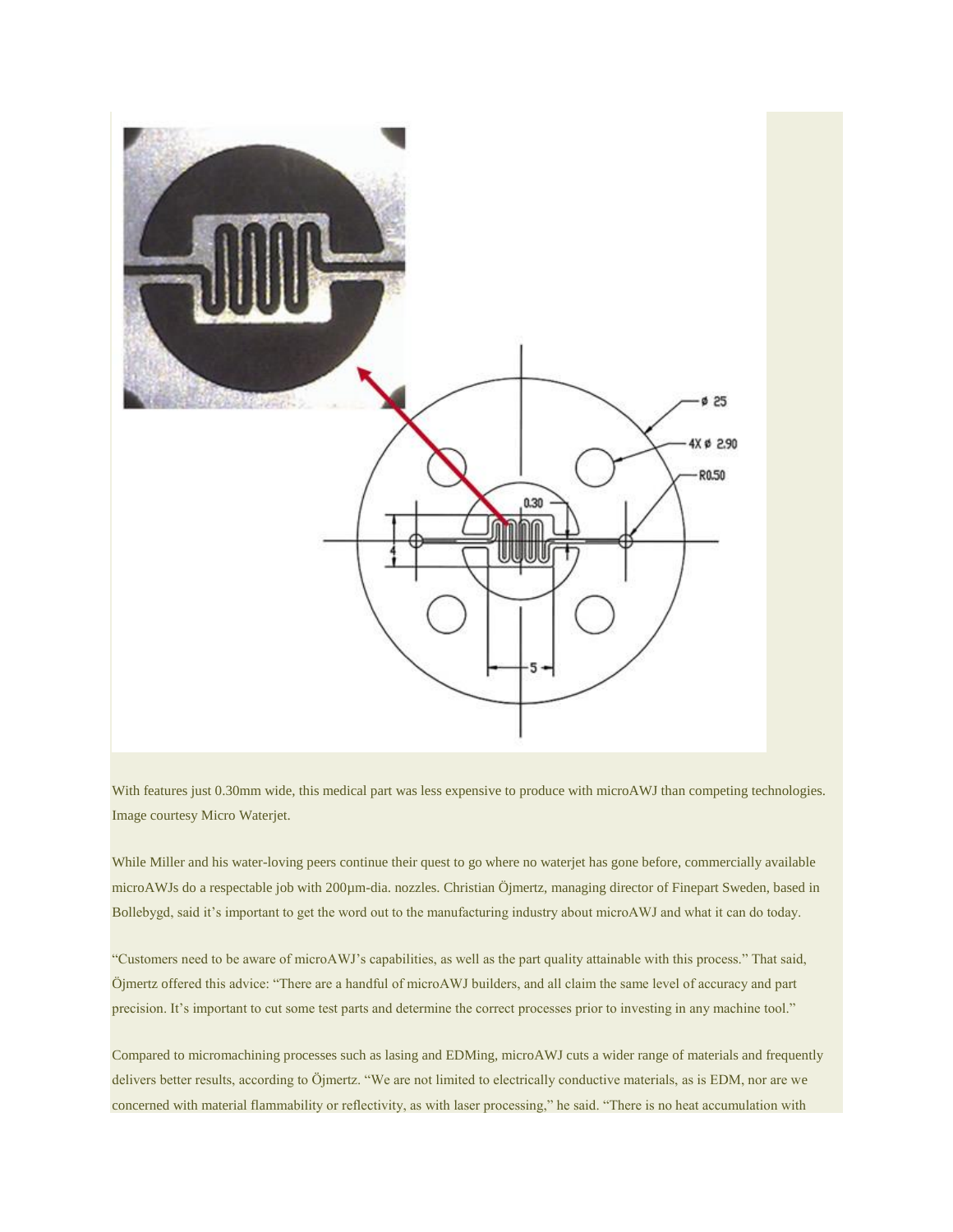AWJ, like with thermal processes, so the recast problem is avoided. This makes it quite easy to cut sharp edges and thin bridges while maintaining material integrity."

Despite microAWJ's benefits, Öjmertz noted the technology is still a work-in-progress. To help speed microAWJ's development, Finepart practices what it preaches, providing contract machining services using its own equipment. "It's part of our learning curve," he said. "By collaborating on our customers' parts, we gain experience with the machine tools we develop, and, at the same time, prove to our customers that this is a process that will work well for them."



Extremely long aspect ratios with very straight walls are possible with microAWJ. Image courtesy Finepart Sweden.

#### **Machines and more**

Micro Waterjet LLC is another company wearing multiple hats: equipment supplier and contract manufacturer. According to Steve Parette, managing director for the Huntersville, N.C., distributor of Daetwyler-built machines, under license of the WATERjet-Group, Switzerland, "There is a lot of work out there for microAWJ, but, at the same time, this is a technology that doesn't always lend itself to the purchase of a machine tool."

Micro Waterjet offers a 6-ton, glass-scaled machine with a 1-sq.-m work envelope. Despite the equipment's elephantine size, MWJ's bread-and-butter on the contract side is more mouse-like, primarily small, delicate work. "Even though we are cutting pieces measuring 14" across, they contain features that are ±0.001". That said, our typical workpiece is anything under a millimeter thick. There we hold tolerances to  $\pm 10 \mu m$ ."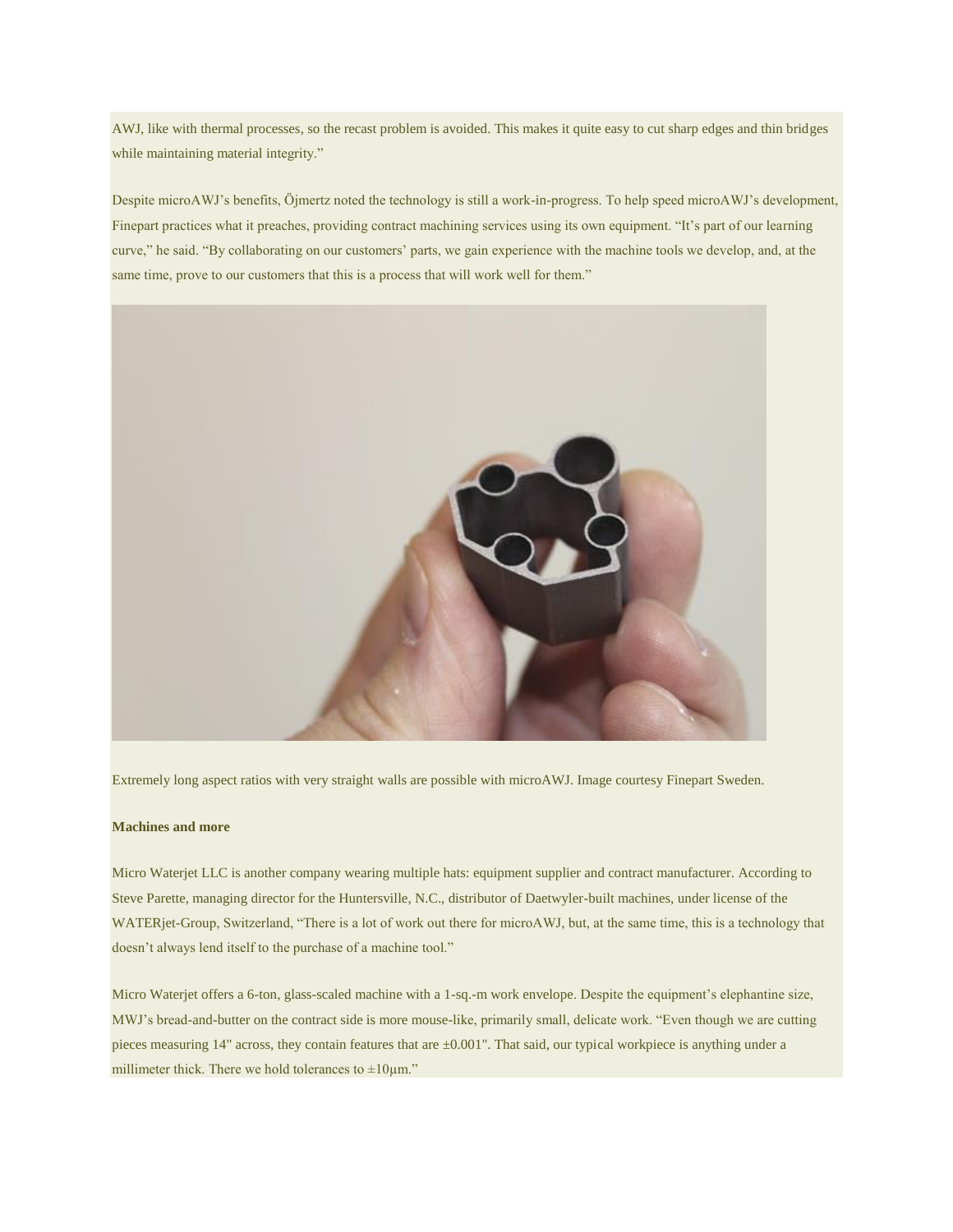Like its competition, MWJ runs waterjets with nozzles as small as 200µm in diameter. Parette said it was a long road getting to that point. "One of the big challenges comes during introduction of the abrasive. We use 300-mesh garnet, which measures a couple-thousandths of an inch in diameter. You have to feed this into the stream at a very low rate, while still creating enough acceleration that you can cut the material efficiently."

Using Miller's egg timer analogy, this would be like replacing the sand with flour—it can be a struggle to keep things moving. By developing the right mixing chamber and working closely with abrasive manufacturers, MWJ was able to come up with the right combination, according to Parette.

With this mix, Parette achieves cutting rates up to 2 sfm while holding tolerances of a few-thousandths of an inch. Despite these results, though, challenges remain.

Cutting straight walls and accurate dimensions is a continuous balancing act. "The longer you stay in one spot, the more material you are routing away," Parette said. "So, if you run too slowly, you can end up with taper and the bottom flared out. We can control that a bit by the amount of abrasive that we put through, but if you speed up, you'll reach a point where the bottom is barely broken through."



No tool wear here—using a rotary table to cut carbon fiber with microAWJ. Image courtesy Finepart Sweden.

To further complicate matters, the abrasive particles are constantly breaking down, especially when cutting hard materials. "It's a critical combination of workpiece material, cutting speed and feeding in enough fresh abrasive to maintain good cutting action," Parette said.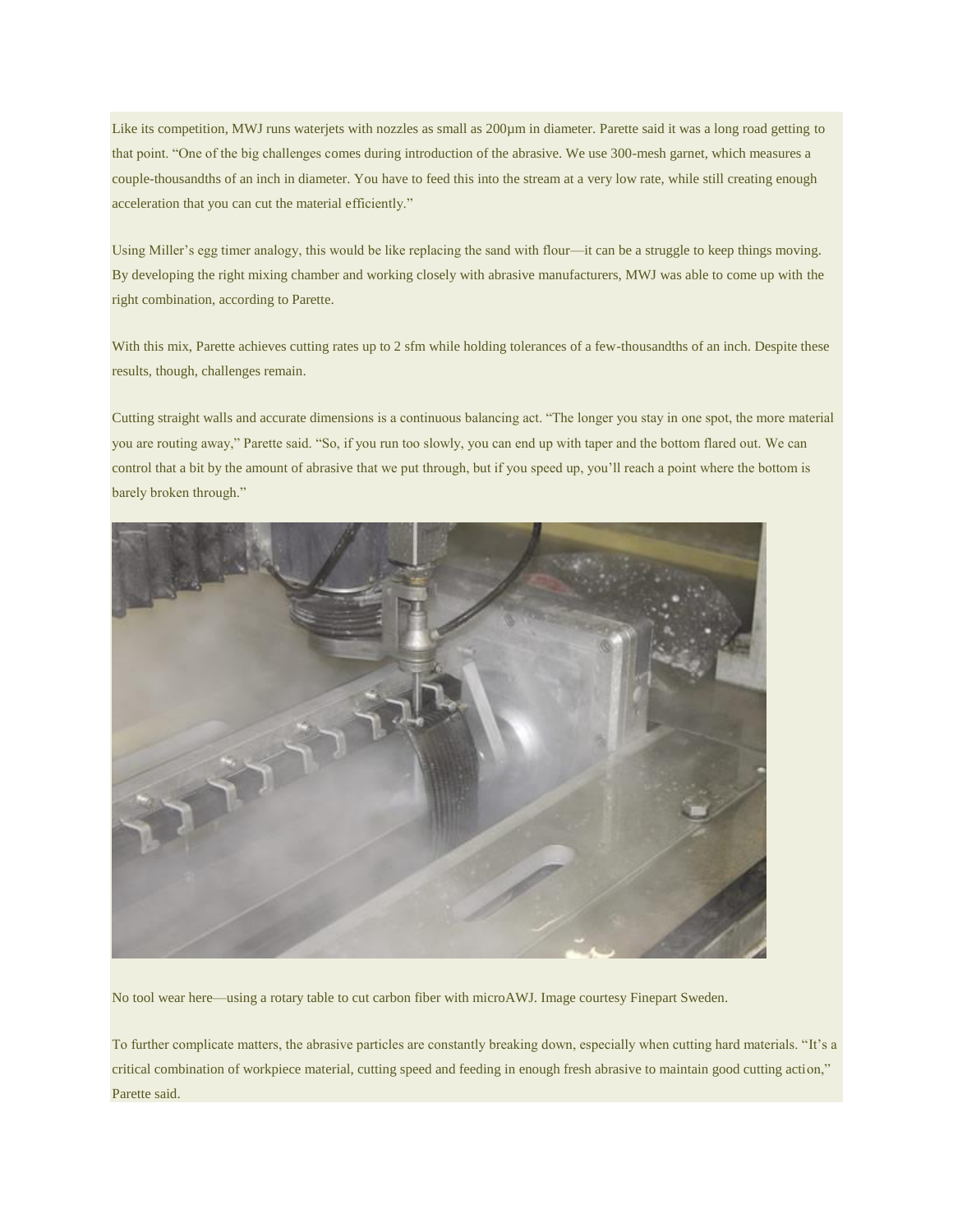## **Making parts**

Micro Waterjet's first machine sale was to Incodema Inc., Ithaca, N.Y. Engineering manager Andy Jaye said the decision to purchase the waterjet equipment was a no-brainer: "Our philosophy is to always buy the latest technology available, regardless of the process. That's where we can best satisfy our customers' needs. MicroAWJ seemed like a perfect fit."

Incodema's innovative mindset has paid off. Compared to its wire EDMs, Jaye said, the company's microwaterjet can cut up to 50 times faster and has "opened up a whole new ballgame for much smaller geometries," producing a diverse range of products for the medical, consumer electronics, military and aerospace industries.

"It creates tremendous possibilities for how you design things," Jaye continued. "Assemblies can be joined together differently now. New geometries can be cut that were previously impossible to manufacture. For example, we can take a piece of  $\frac{1}{8}$ "-thick engineering plastic and microwaterjet complex features with wall thicknesses 3 to 5 mils [0.003" to 0.005"] across. There's no other process that can do that."

MicroAWJ proponents say the technology will change the world of micromachining—or at least a big chunk of it. The only thing holding the technology back is education.

"Designers and engineers have been limited to manufacturing processes that forced them into less-than-optimal design solutions," Jaye said. Now there's a process that cuts virtually any material, with minimal material loss, no heat-affected zones and accuracies that are hard to beat.

"With this technology, you almost have to rethink everything," Jaye said.  $\mu$ 

## **Anatomy of a microAWJ machine**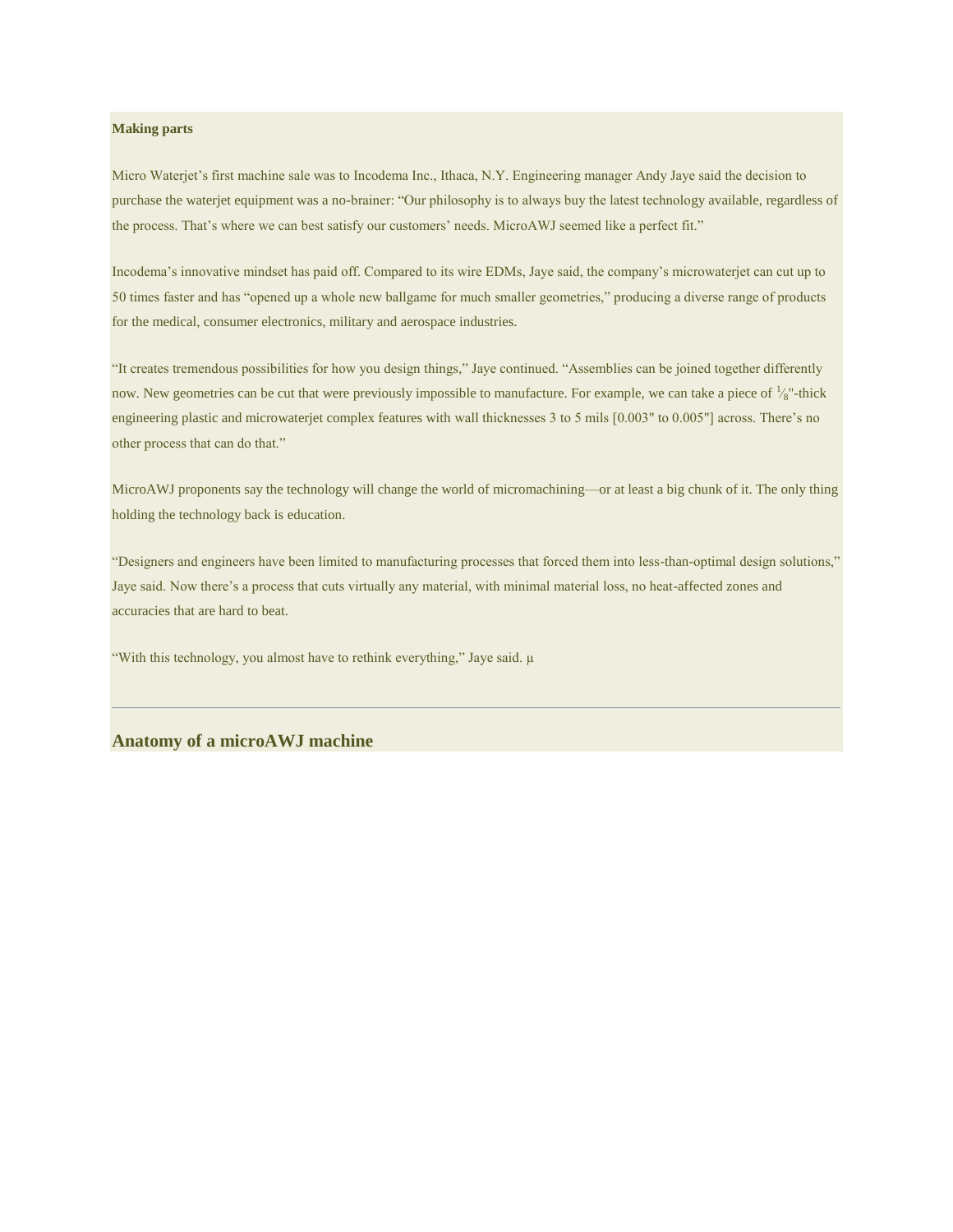

These 6mm-dia. titanium spinal cages were machined with microAWJ and a rotary axis. Measurement scale (mm) is in the middle of the photo. Image courtesy Omax.

With a 20-year history as an industrial waterjet machine builder, Omax Corp., Kent, Wash., is looking to downsize—its machines, that is. Senior scientist Peter Liu said Omax is developing a "next-generation" microAWJ machine as part of a Phase IIB grant from the National Science Foundation (NSF). Called simply the "micro machining center," the new machine includes the following features:

- Sturdy machine construction. Liu said, "When you get down to waterjets less than 100µm in diameter, the stability of the machine becomes increasingly important to workpiece accuracy. This is why we have substantially increased the mass of the machine in this new design."
- Accurate motion control utilizing glass-scale feedback and linear motors that will provide positional accuracy twice that currently offered on Omax waterjet machines.